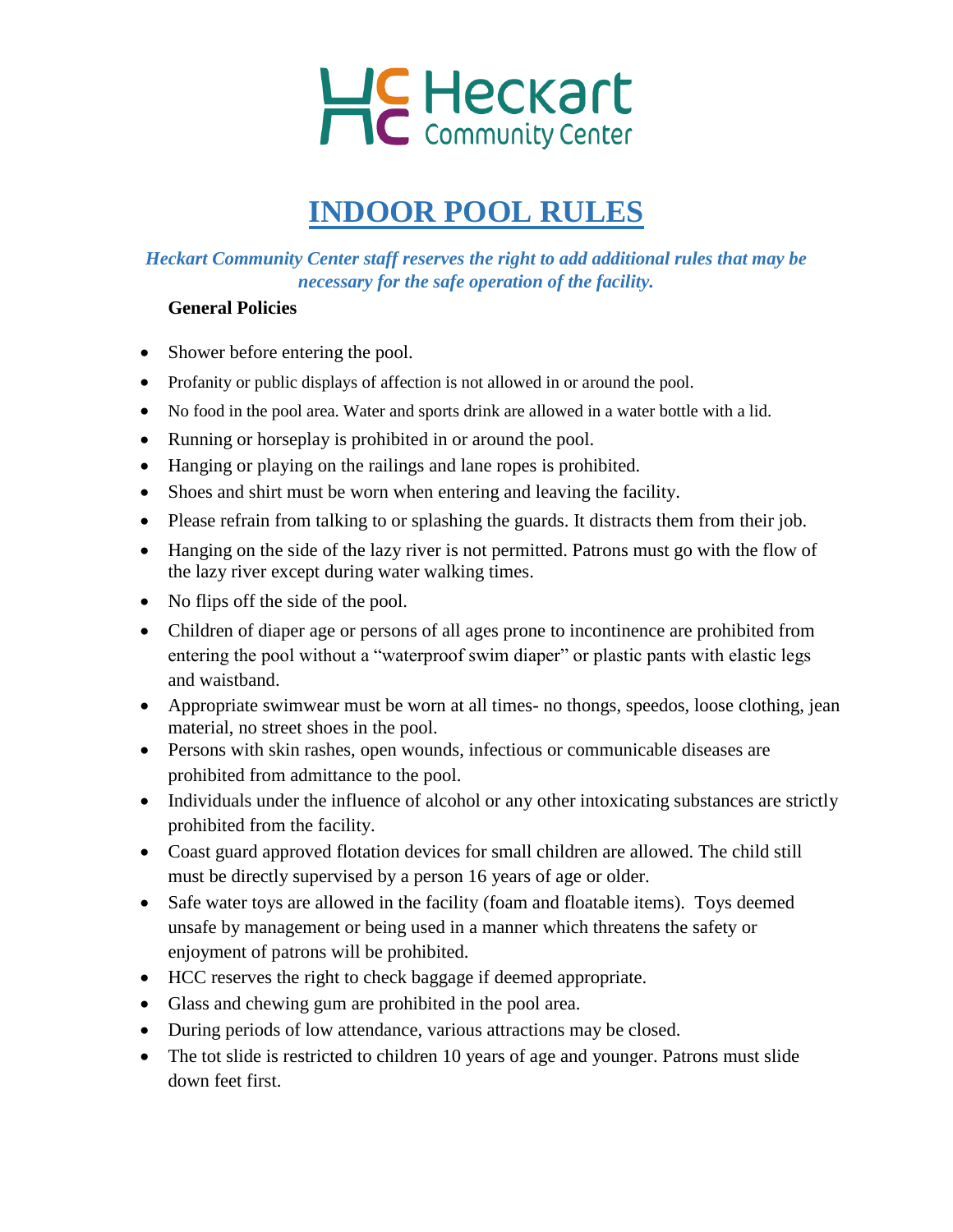# Heckart

- No large inflatable toys or inner tubes. Small, child sized tubes are allowed at the lifeguards discretion.
- Parents or an adult guardian must accompany children ages 12 and under. An adult guardian must be within arm's reach for children 6 and under.
- Additional rules and stipulations may be enforced at any time as a safety concern.
- It is the responsibility of the patron entering the facility to read and obey all posted rules.
- HCC is not responsible for lost, stolen or damaged personal items.

### **Diving**

- No gainers, cut-a-ways, inwards or reverse dives allowed.
- The 3 meter board will be closed during recreational swim.
- All patrons using the diving board must be able to swim unassisted. Swimming test are available upon request. Patrons may be asked to take a swimming test before going off of the board.
- There is no recreational swimming in the diving area unless the diving boards are closed and the lifeguard on stand specifies that it is recreation swim time.
- No lifejackets or swim aides will be allowed when using the diving board or swimming in the dive well.
- No goggles, glasses, masks or fins will be allowed when using the diving board.
- Only one person is allowed on the diving board at a time.
- Only one bounce is allowed on the diving board.
- The previous diver must reach the pool ladder before the next diver can exit the diving board.
- Patrons must dive / jump straight off the end of the diving board.
- Divers are not allowed to sit, do handstands, cartwheels or any other unsafe dive on the diving board.

## **Lap Lanes**

- Floatation devices, including lifejackets, are not allowed in the lap swim area. (Exception for swim lessons)
- Lap lanes are for lap swimming when a lane is open water walking may take place in the lap lane with the understanding that if a swimmer wishes to use it, it will go back to a swimming lane.
- If two swimmers are in a single lane, they may choose to split the lane or circle swim. If three or more swimmers are in a single lane, circle swim is recommended.
- Do not swim across, over or under the lap lanes. Please enter the lap lanes from the ends only.
- No kickboards allowed in the pool except in the lap lanes.